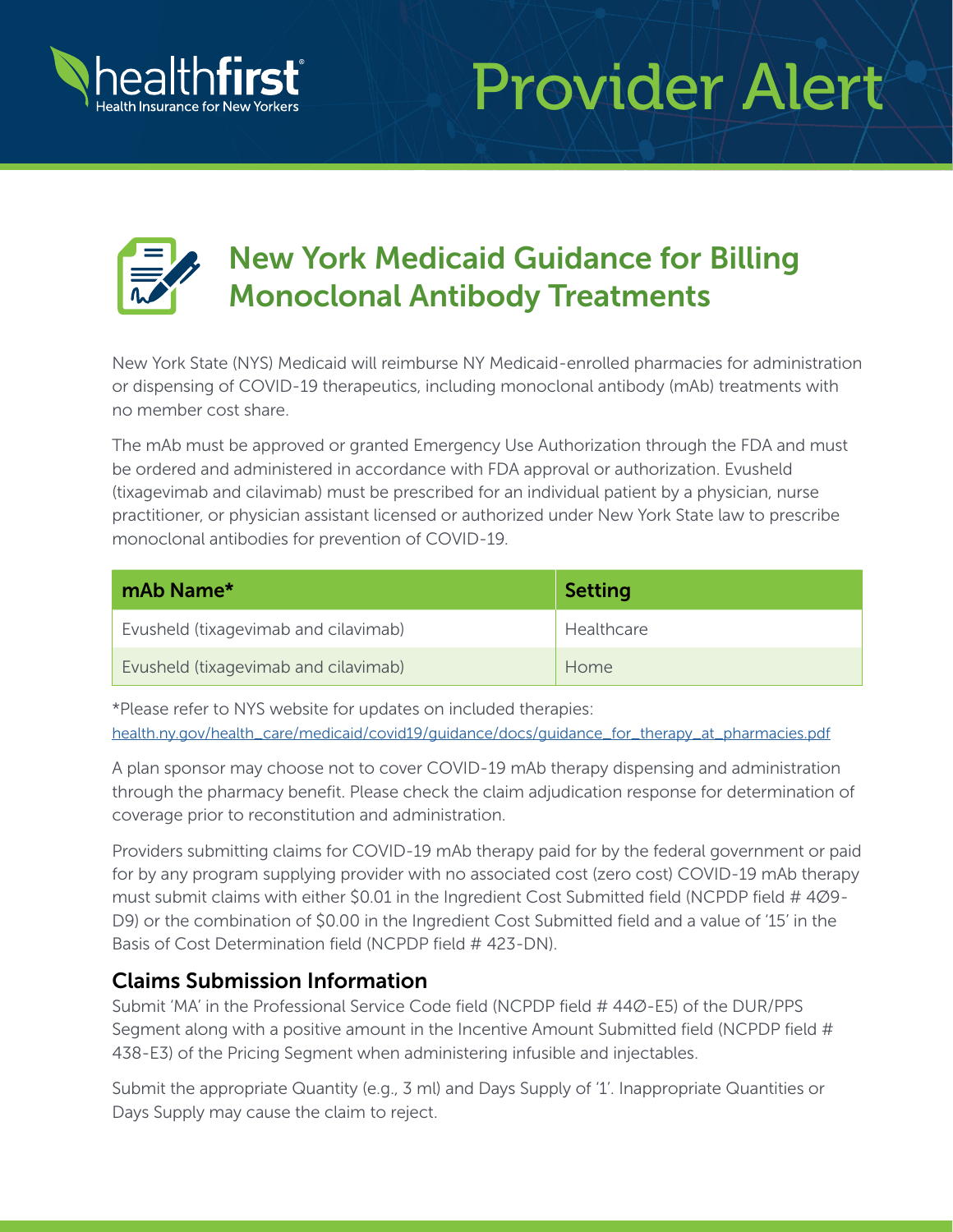| Field # | <b>NCPDP Segment</b><br>and Field Name               | <b>Required Vaccine Administration</b><br><b>Information for Processing</b>                                  |
|---------|------------------------------------------------------|--------------------------------------------------------------------------------------------------------------|
| 44Ø-E5  | <b>DUR/PPS Segment</b><br>Professional Service Code  | <b>MA</b><br>(Medication Administration)                                                                     |
| 409-D9  | <b>Pricing Segment</b><br>Ingredient Cost Submitted  | $>$ \$0.01<br><b>Submit Therapy Cost</b><br>(If government-supplied, see below)                              |
| 438-E3  | <b>Pricing Segment</b><br>Incentive Amount Submitted | $>$ \$0.01<br>Submit Administration Fee<br>(Equal or greater than expected<br>Applicable Administration Fee) |
| 426-DQ  | <b>Pricing Segment</b><br>Usual and Customary Charge | > Incentive Amount Submitted                                                                                 |
| 3Ø7-C7  | <b>Patient Segment</b><br>Place of Service           | 12<br>(If submitting for Home Setting)                                                                       |

## Government-Supplied COVID-19 Therapy Programs

When submitting administration claims for a COVID-19 mAb therapy provided without cost through a government program, pharmacies must populate specific values in the following fields:

| Field #    | <b>NCPDP Field Name</b>            | <b>Required Vaccine Administration</b><br><b>Information for Processing</b> |
|------------|------------------------------------|-----------------------------------------------------------------------------|
| $409 - D9$ | <b>Ingredient Cost Submitted</b>   | \$0.00                                                                      |
| 423-DN     | <b>Basis of Cost Determination</b> | 15<br>(Free product or no associated cost)                                  |

As an example, included is a section of a Payer Sheet. Only NCPDP Segments/Fields pertinent to special COVID-19 mAb therapy billing instructions are shown.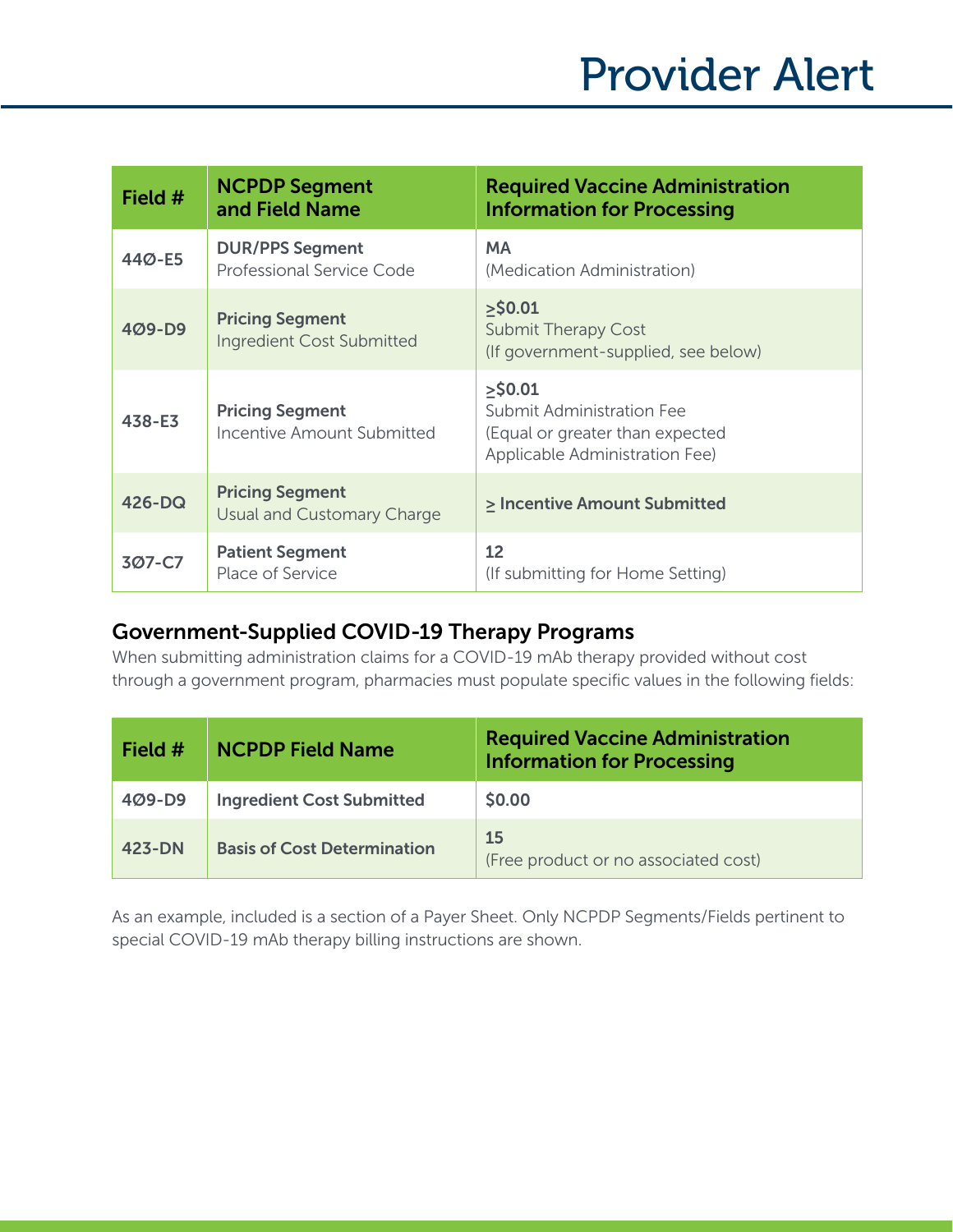| <b>CLAIM Segment</b><br>Segment Identification (NCPDP Field # 111-AM) = 'Ø7' |                              |                          |                    |                                  |
|------------------------------------------------------------------------------|------------------------------|--------------------------|--------------------|----------------------------------|
| Field #                                                                      | <b>NCPDP Field Name</b>      | <b>Value</b>             | <b>Payer Usage</b> | <b>Payer Situation</b>           |
| 436-E1                                                                       | Product/Service ID Qualifier | 0 <sub>3</sub>           | M                  | <b>NDC</b>                       |
| $407 - D7$                                                                   | Product/Service ID           | $0.310 -$<br>7442-<br>02 | M                  | Evusheld NDC<br>shown as example |
| 442-E7                                                                       | <b>Quantity Dispensed</b>    | $\overline{3}$ ml        | R                  |                                  |
| $405 - D5$                                                                   | Days Supply                  | 1                        | R                  |                                  |

#### DUR/PPS Segment Segment Identification (NCPDP Field # 111-AM) = 'Ø8'

| Field #    | <b>NCPDP Field Name</b>   | <b>Value</b> | <b>Payer Usage</b> | <b>Payer Situation</b>                   |
|------------|---------------------------|--------------|--------------------|------------------------------------------|
| 473-7E     | DUR / PPS Code Counter    |              |                    |                                          |
| $440 - E5$ | Professional Service Code | <b>MA</b>    |                    | <b>MA</b> (Medication<br>Administration) |

## Pricing Segment Segment Identification (NCPDP Field # 111-AM) = '11'

| Field $#$  | <b>NCPDP Field Name</b>     | Value          | <b>Payer Usage</b> | <b>Payer Situation</b>         |
|------------|-----------------------------|----------------|--------------------|--------------------------------|
| $409 - D9$ | Ingredient Cost Submitted   | \$0.01         | R                  | Use \$0.00 for free<br>product |
| 438-E3     | Incentive Amount Submitted  |                | R                  |                                |
| $426 - DQ$ | Usual and Customary Charge  |                | R                  |                                |
| $430 - DU$ | <b>Gross Amount Due</b>     |                | R                  |                                |
| 423-DN     | Basis of Cost Determination | O <sub>1</sub> | R                  | Use 15 for free<br>product     |